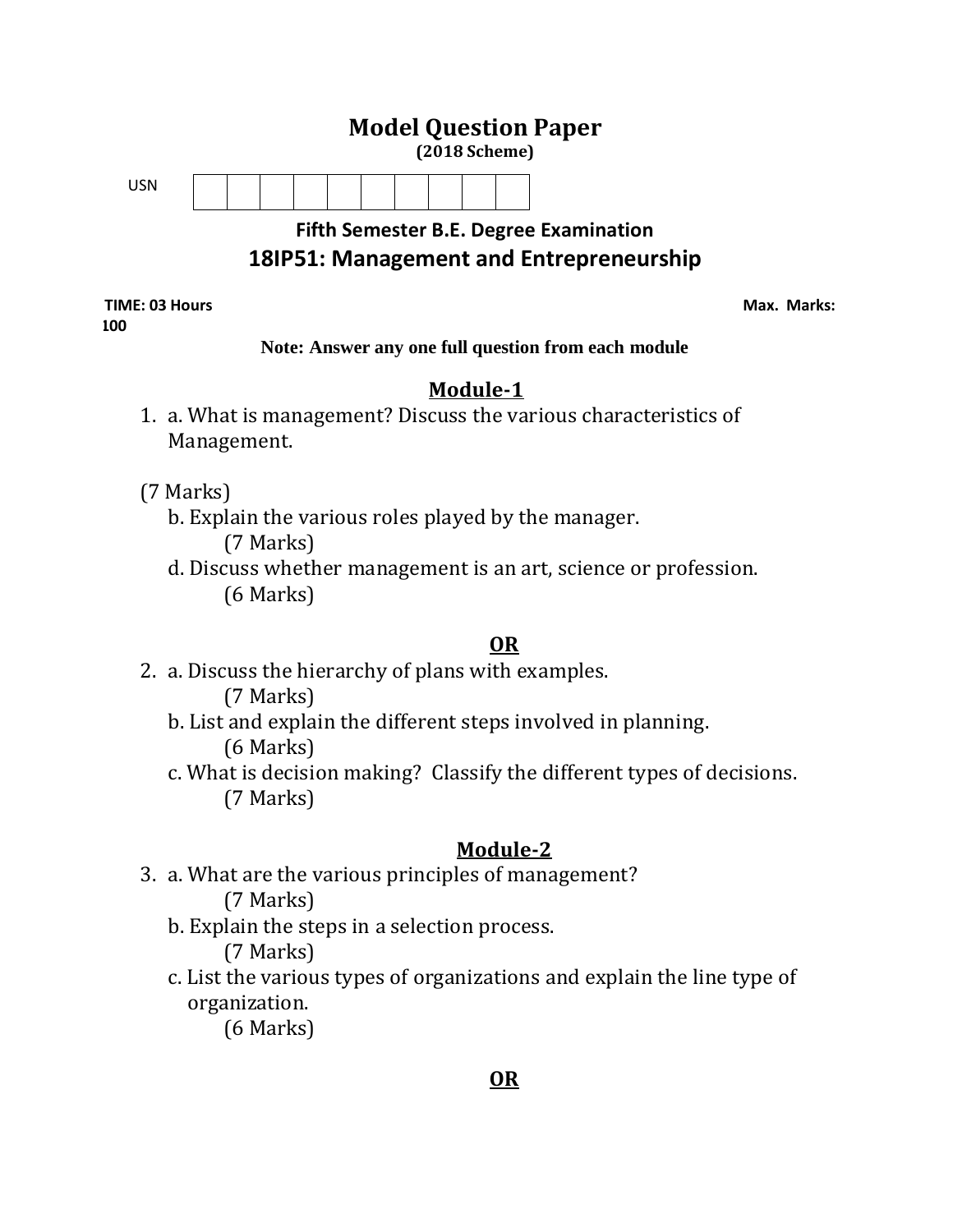- 4. a. Distinguish between centralization and decentralization. (8 Marks)
	- b. Explain Maslow's theory of motivation.

(5 Marks)

c. Write a note on barriers of communication.

(7 Marks)

### **Module-3**

5. a. Who are entrepreneurs? List their qualities and explain any two of them. The contract of the contract of the contract of the contract of the contract of the contract of the contract of the contract of the contract of the contract of the contract of the contract of the contract of the cont

(7 Marks)

- b. What are the various stages in the entrepreneurial process? Discuss. (6 Marks)
- c. Differentiate between entrepreneur and Intrapreneur. (7 Marks)

### **OR**

6. a. Discuss the social responsibilities of business towards different groups. The contract of the contract of the contract of the contract of the contract of the contract of the contract of the contract of the contract of the contract of the contract of the contract of the contract of the co

(7 Marks)

b. Write a note on classification of entrepreneurs.

(6 Marks)

c. What is Social Audit? List the merits and demerits of internal and external

auditing.

(7 Marks)

# **Module-4**

- 7. a. Define SSI. What are the general characteristics of SSI? (7 Marks)
	- b. Discuss the role of SSI in the development of a country. (6 Marks)
	- c. Explain the various problems faced by SSI. (7 Marks)

# **OR**

8. a. Write a note on the activities of SIDBI and KIADB. (7 Marks)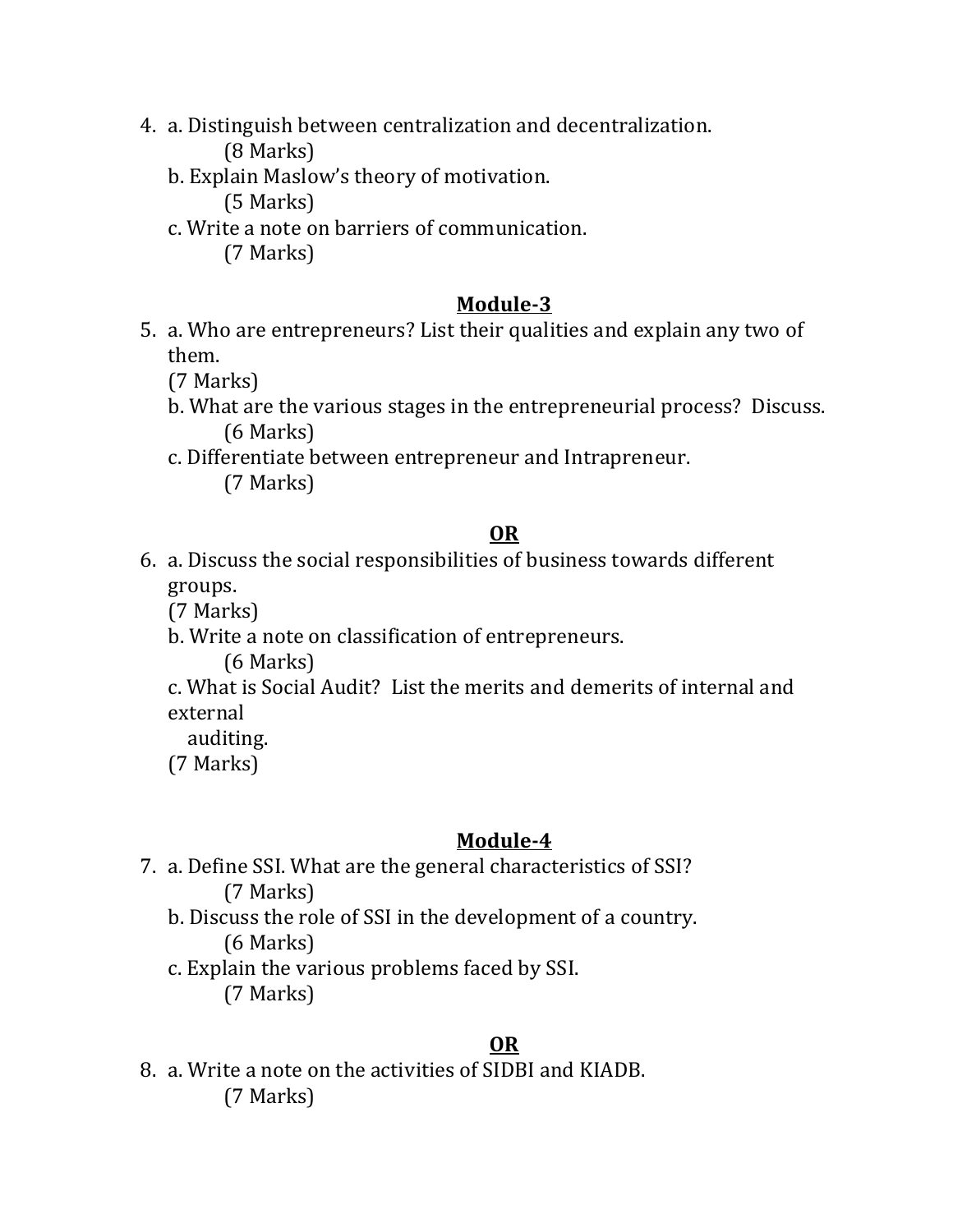b. List the institutions that provide technical marketing and training support to small industries.

(6 Marks)

c. What are the important functions of NSIC? (7 Marks)

#### **Module-5**

9. a. Explain the meaning of projects. Classify them.

(7 Marks)

b. What are the steps involved in the formulation of project report? Explain.

(6 Marks)

c. Write a note on project life cycle.

(7 Marks)

### **OR**

10. a. Discuss the concept and importance of network analysis.

(6 Marks)

b. Narrate the case study of Microsoft.

(7 Marks)

 c. What are the steps involved in PERT? List its merits and demerits. (7 Marks)

# **Model Question Paper**

**(2018 Scheme)**

USN

**Fifth Semester B.E. Degree Examination 18IP51: Management and Entrepreneurship**

**TIME: 03 Hours Max. Marks:**  $\blacksquare$  **Max. Marks:**  $\blacksquare$  **Max. Marks:**  $\blacksquare$  **Max. Marks:**  $\blacksquare$ **100**

**Note: Answer any one full question from each module**

# **Module-1**

1. a. Define management. Explain the characteristics of management. (6 Marks)

b. Explain the different roles of a manager in an organization.

(8 Marks)

c. Explain the contribution of FW Taylor to management.

(6 Marks)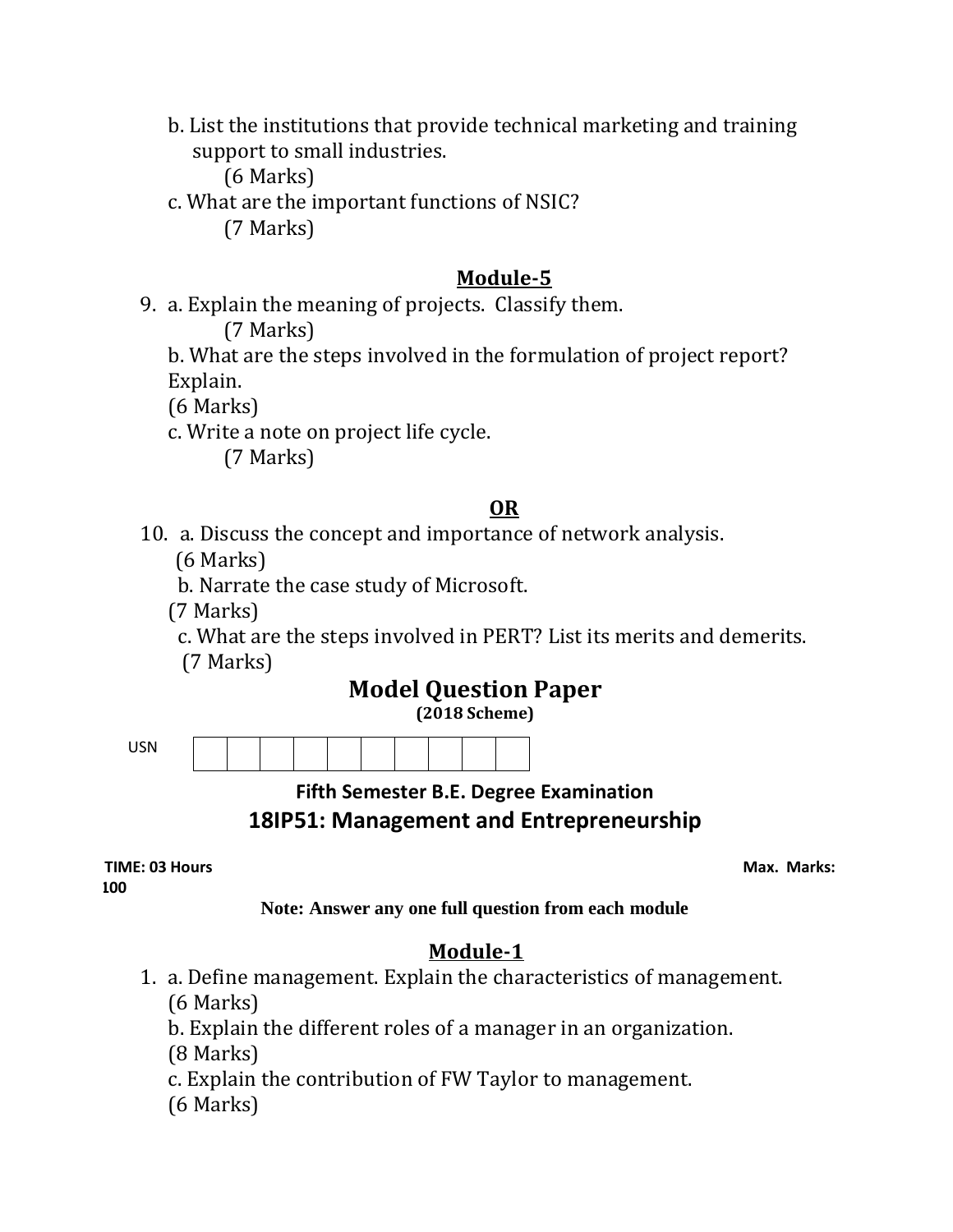2. a. Define planning. Explain the general steps involved in planning. (10 Marks)

b. What is Selection? Explain in detail the process of selection. (10 Marks)

### **Module-2**

3. a. List the various leadership styles. Explain the merits and demerits of any two types of leadership styles.

(10 Marks)

b. What is motivation? Explain Herberg's motivation theory in detail. (10 Marks)

### **OR**

- 4. a. What is co-ordination? Explain the Importance of co-ordination. (10 Marks)
	- b. Define control. Explain the different methods of establishing control. (10 Marks)

### **Module-3**

- 5. a. Define entrepreneur. What are their characteristics? (6 Marks)
	- b. Explain the various stages of entrepreneurial process. (8 Marks)
	- c. Discuss the Barriers for entrepreneurship. (6 Marks)

### **OR**

6. a. Explain in detail entrepreneurship in India.

(10 Marks)

b. Explain in detail identification of business opportunities with various types of feasibility study.

(10 Marks)

# **Module-4**

7. a. Explain the need and significance of a project report. (10 Marks)